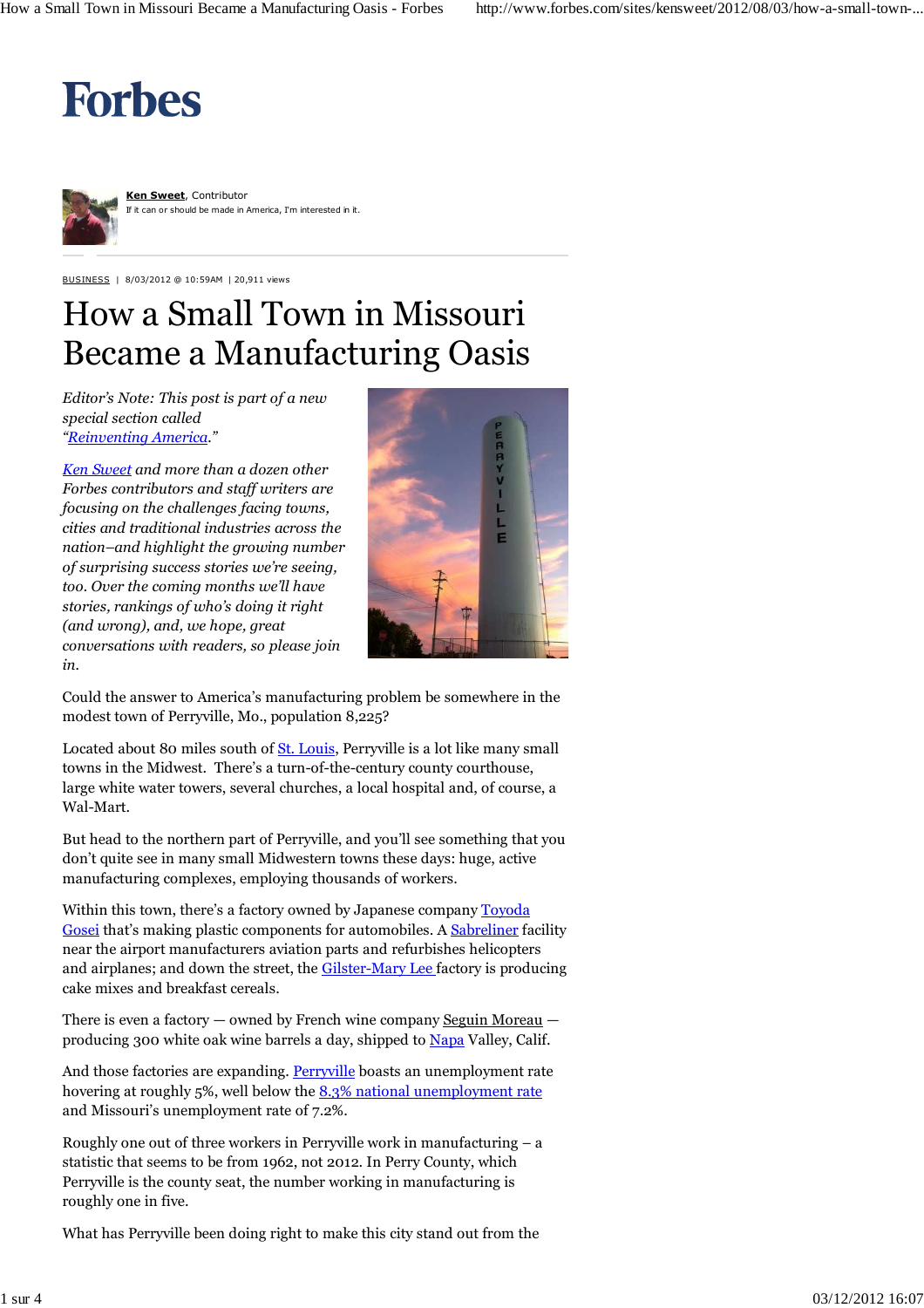hundreds of other cities that have seen their manufacturing base shrink over the decades? What's in Perryville's economic special sauce?

Perryville's fortunes seem to stem from its location, a competent economic development authority and decades of business-friendly elected representatives, said city officials, business leaders and local experts, in more than a dozen interviews. The city also benefits from being near the only Mississippi River crossing into Illinois for miles, and is also located on Interstate 55; making the city a regional transport hub for goods and materials.

There are also the people of Perryville and Perry County, officials said.

"A lot of our success comes from the workforce," said Scott Sattler, executive director for Perry County Economic Development Authority. "We're an German heritage community rooted in a Catholic and Lutheran work ethic."

Missouri Governor Jay Nixon has visited Perryville five times in his term in office and repeatedly mentions Perryville when he talks about the Missouri economy in his



Click for full photo gallery: Cities with the lowest unemployment rates

State of the State Addresss, a fact that both City Administrator Brent Buerck and Mayor Debbie Gahan said they are particularly proud of.

Tax rates are at a 25-year low as well, as the city's growing tax base has more than offset lower rates.

"We're a progressive community and our workforce is second-to-none," Gahan said.

While Perryville is doing well now, it wasn't always like this.

Fifty years ago, Perryville was basically a one-industry town with two struggling shoe factories and a modest poultry plant. The two shoe factories closed by the 1950s, in part because of overseas competition, taking hundreds of jobs with them.

An extremely-worried chamber of commerce and city hall came together to see what they could do to save Perryville. They created an autonomous regional economic development corporation, tasking it with the goal of bringing companies back to Perryville.

While a public-private partnership, the Perryville Development Corporation was given the ability to raise capital by selling stock, allowed strategically buy and sell land, develop infrastructure and work independently in marketing Perryville as a location separate, but in cooperation with, the local chamber of commerce. At the time, no cities in the region had anything similar.

"[This] progressive thinking [helped] move the community forward and provide the advantages we have today," Sattler said.

The corporation's first investment came in 1960, when a small-baked goods by the name of Gilster-Mary Lee moved into the area.

"When we first arrived, these old multistory shoe plants were just sitting there empty," said Don Walge, CEO of Gilster-Mary Lee. "So with an investment from the economic development corporation, we converted one of the shoe factories to a cake-mix plant."

The Perryville Development Corporation bought stock in Gilster-Mary Lee, effectively making the city a co-investor in Gilster Mary Lee's move to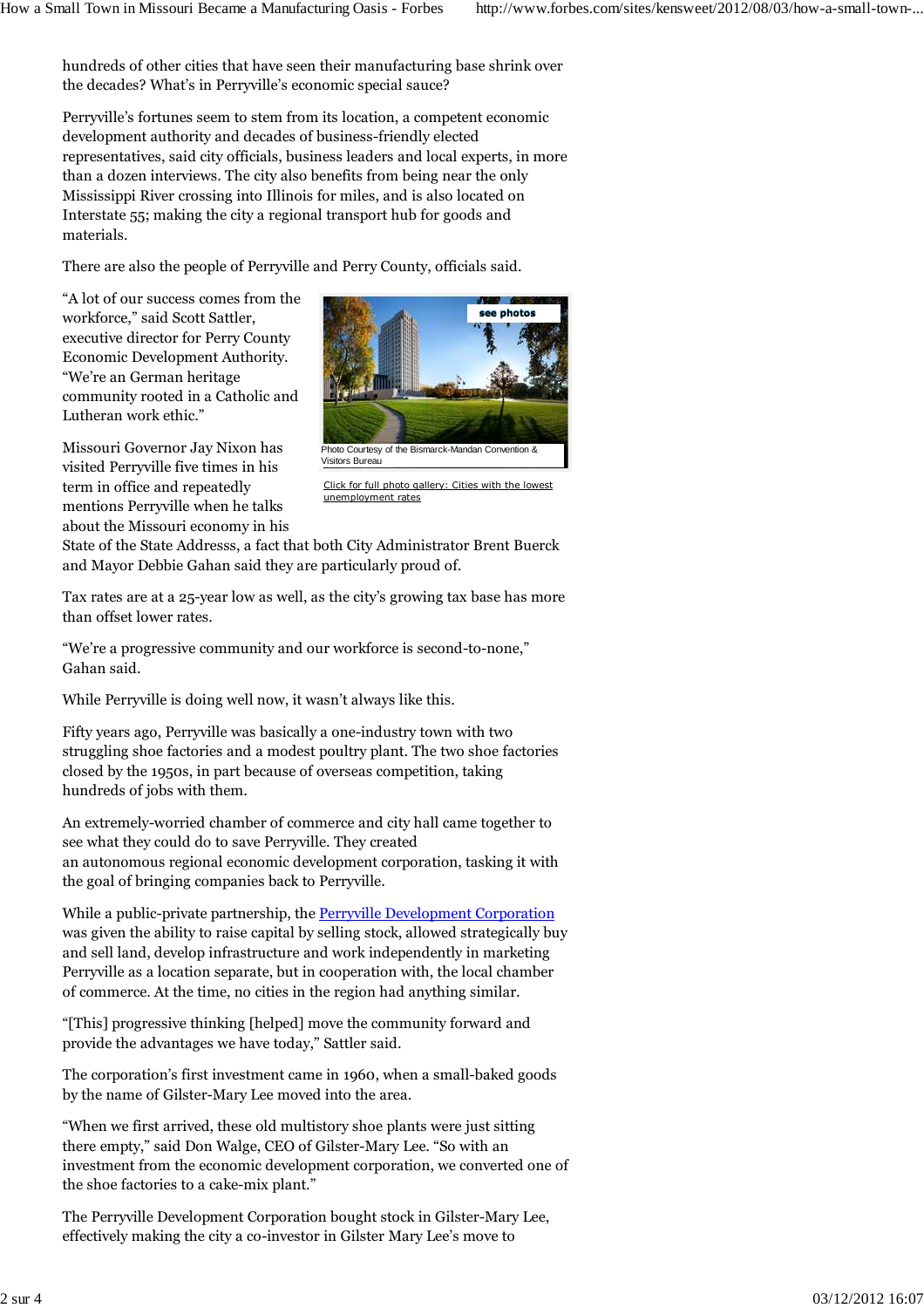## Perryville.

What started as a business of 25 employees, privately-held Gilster-Mary Lee now employs 1,600 in at its four factories in the region, making store-brand cake mixes, cereals and popcorn. The company opened its latest expansion – a trucking and storage facility – last year.

The city employed other tactics that have become standard practice in cities across the nation. The city set up tax-increment financing districts (TIF Districts) for downtown and its industrial base. The city and county governments have employed tax abatements for expanding businesses as well as developed infrastructure at little-to-no cost to businesses to create incentives for expansion.

For example, the city and county guaranteed more than\$6 million in bonds to develop the infrastructure around its municipal airport to help Sabreliner, a company specializing in retrofitting and refurbishing airplanes and helicopters, expand into painting and service bigger aircraft. Sabreliner now employes 433 people in the region, most of them high-paying aeronautics manufacturing jobs.

"We have had a continual stream of investments from this community," said Al Farless, vice president of program development with Sabreliner. "Those investments, coupled with increased business, has led us to where we are today."

When Toyoda Gosei, an auto parts manufacturer that Toyota has a financial interest in, looked for a location to build a US-based auto parts plant, the city and county offered to level and develop the infrastructure that Toyoda would need to locate to Perryville. The city also sent a delegation to Japan to lobby directly for the plant.



Gilster-Mary Lee's main mixing plant in Perryville, MO. Photo courtesy of Gilster-Mary Lee

Toyoda was sold, and in 1987 a division of Toyoda was created

called **TG Missouri**. TG now employs 1,200 at its manufacturing complex in Perryville, making steering wheels, airbags and other components.

The story of Perryville isn't all that different than a lot of cities across the country that have attempted to keep their manufacturing base in the face of overseas competition and changing demographics. But it appears this modest Missouri town put together a mix of policies and investments that helped not only to keep their manufacturing base, but grow it. All three major employers have announced expansions or have expanded their factories in the past two years, even in this mediocre economy and that 5% unemployment rate isn't something to ignore.

Compare this to the St. Louis region 80 miles north, with a 9% unemployment rate and constantly-shrinking manufacturing base. The St. Louis area lost two Chrysler plants in 2009, which resulted in 6,365 positions lost at the North and South Chrysler plants and 2,500 positions lost from regional suppliers.

Maybe big ol' St. Louis (and other cities) can learn something from little Perryville.

*Have thoughts on what cities can do to foster economic development? Feel free to write your thoughts in the comment section below. Feel free to follow me on Twitter as well. I'm at @kensweet.*